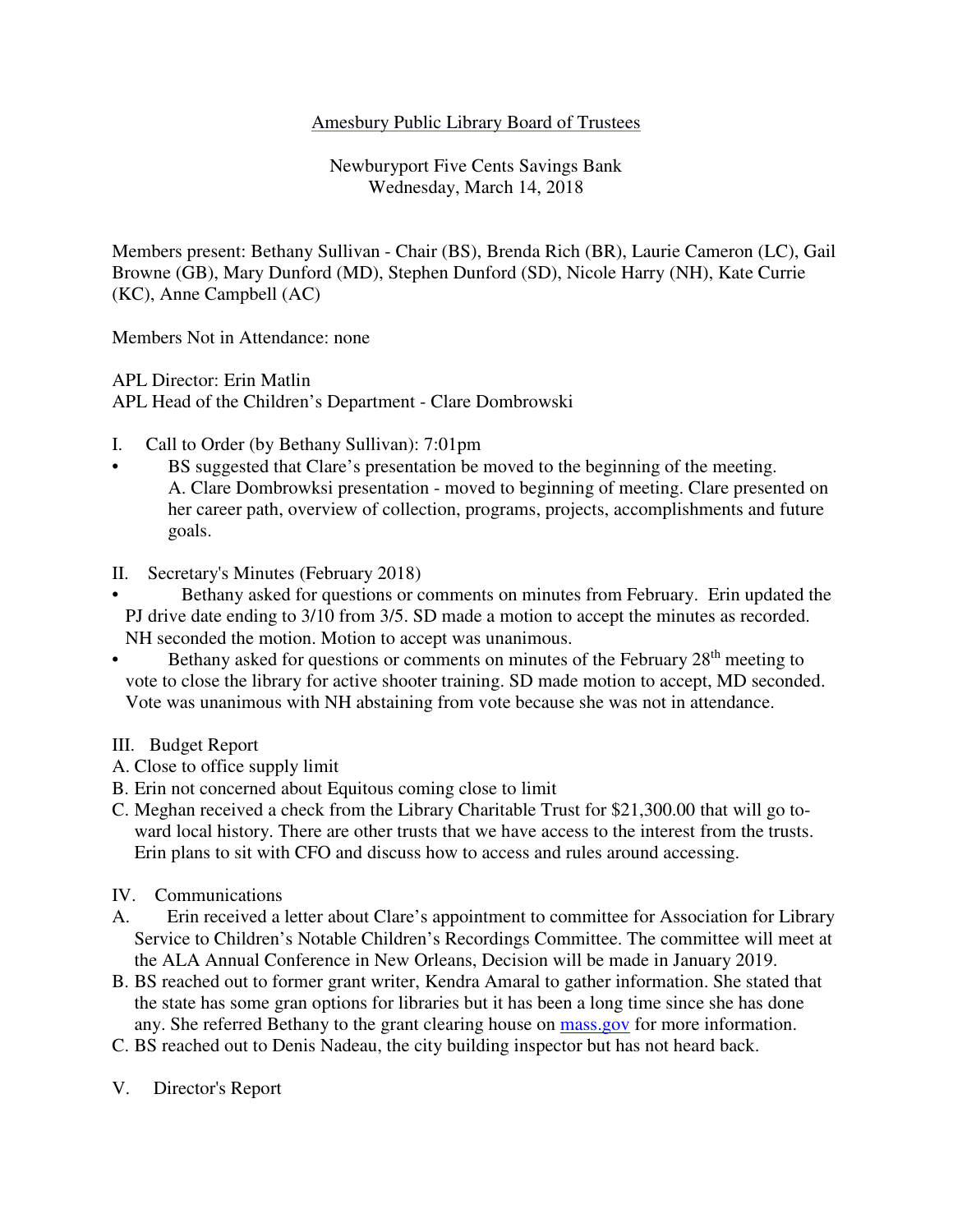- A. Snow days have caused closures and delayed opening. Library was closed Thursday 3/8 and open on Friday 3/9 but without internet access. Internet was fixed by Monday morning 3/12. Also closed 3/13 and had a delayed opening 3/14.
- B. PJ Drive ended on 3/10
- C. Grab and Go Books staff will put together bag of books and patrons will come by and pick up books.
- D. Old books that are taken off the shelves to make room for new books are sent to Better World Books.
- VI. Committee Reports None.
- VII. Unfinished Business
- A. Landscape Project Update: Library Task force PLAN ON meeting March 20th, 9:30am at library w/Mountaintop Landscape
- B. FY19 Budget Erin mentioned May 16th she is presenting to the City Council.
- C. June 12 is public comment City Council meeting and overall budget vote by City Council.
- D. Erin, BS and GB met with the Mayor. Jim the CFO and Evan were in attendance. Meeting went well, not any real feeling on how it was received. They also discussed a new process for Director for requesting raises instead of putting it in the budget going forward. New technology was discussed and the ongoing cost associated with it. It was stated again what exactly State Aid is able to be allocated for. Expecting to see the mayor's budget about a week prior to Erin presenting on May 16th.
- VIII. New Business
- A. Approval of Community Information Policy Erin updated librarian to Director, moved a couple sentences around. Changed town to city. Motion to accept updated
	- policy as amended to remove words "on duty" after librarian. SD made motion to accept, BR seconded. Motion passed unanimous
- B. Request to Display Artwork Policy Review: Update town to city in two places. Update Erin's current extension. Remove "to it's mission" in 4th paragraph. Remove "assistant" in all places and leave as Director. 2nd paragraph, update "and will be provided by the artist". SD motioned to table because of the changes that need to be made. LC seconded. Tabling motion was unanimous.
- C. Claims Return Procedure New procedure put in place for the library staff. Update "they claim to have returned to the library". 1st paragraph, change patrons to patron. Erin to check on "claims returned" to see if it should be "claim" or "claims". SD motioned to accept Claims Procedure as amended, KC seconded. Vote was unanimous to reject claims procedure until next meeting. SD made motion to table procedure, BR seconded, vote was unanimous.
- D. Plan for Emergency Meetings Meetings related to closures. SD stated we should go to city council and ask how to handle future meetings when a closure is on the table. Can we assemble 5 which forms a quorum and hold the meeting.